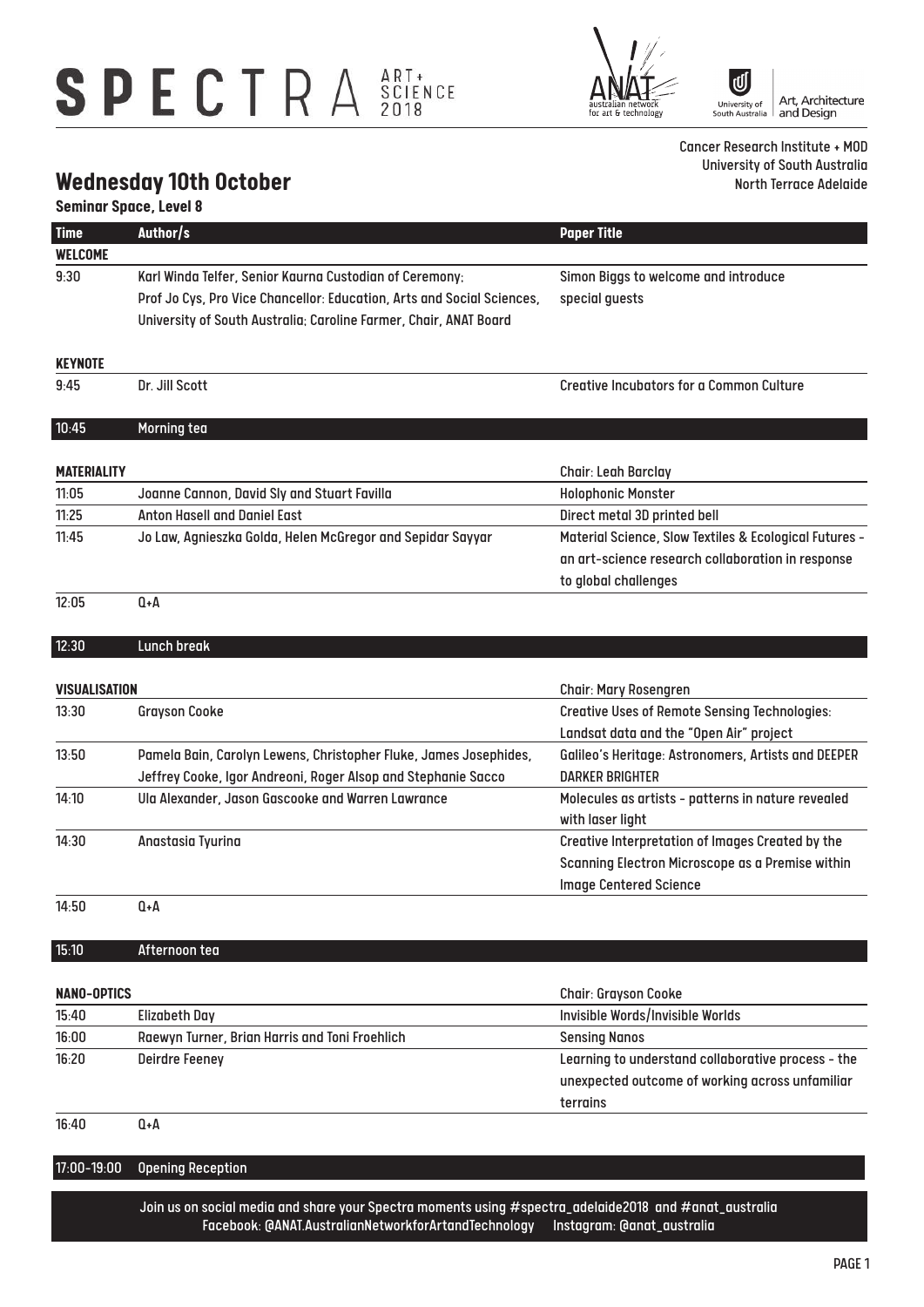# SPECTRA SCIENCE



[U Art, Architecture University of<br>South Australia and Design

Cancer Research Institute + MOD University of South Australia North Terrace Adelaide

### **Thursday 11th October**

I

I

I

|                     | <b>MOD. Lecture Gallery, Ground Level</b>                       |                                                                                                  |
|---------------------|-----------------------------------------------------------------|--------------------------------------------------------------------------------------------------|
| <b>Time</b>         | Author/s                                                        | <b>Paper Title</b>                                                                               |
| <b>INTERSPECIES</b> |                                                                 | <b>Chair: Keith Armstrong</b>                                                                    |
| 9:00                | Cat Jones                                                       | <b>Somatic Drifts</b>                                                                            |
| 9:20                | Jiann Hughes and Xavier Mulet                                   | Caring for Curious Ecologies: an open-ended, multi                                               |
|                     |                                                                 | species collaboration with Metal Organic Frameworks                                              |
| 9:40                | <b>Lisa Chandler and Donna Davis</b>                            | Unseen: collaborative processes and creative                                                     |
|                     |                                                                 | perspectives on the dynamics of hidden ecosystems                                                |
| 10:00               | Dan Parker and Stanislav Roudavski                              | Towards Interspecies Art: Prosthetic Habitats in                                                 |
|                     |                                                                 | <b>Human and Owl Cultures</b>                                                                    |
| 10:20               | $0+A$                                                           |                                                                                                  |
| 10:45               | Morning tea                                                     |                                                                                                  |
|                     | <b>MOD. Lecture Gallery</b>                                     |                                                                                                  |
| <b>CONTEXTS</b>     |                                                                 | <b>Chair: Melentie Pandalovski</b>                                                               |
| 11:05               | <b>Stephen Jones</b>                                            | Data Visualisation and the roots of the Art / Science                                            |
|                     |                                                                 | collaboration                                                                                    |
| 11:25               | Cris Kennedy and Liz Lea                                        | DANscienCE - the nexus of dance and science                                                      |
| 11:45               | <b>Trish Adams and Mirella Dottori</b>                          | Something Quite Other                                                                            |
| 12:05               | 0+A                                                             |                                                                                                  |
| 12:20               | Rachel Perry, Research Fellow Strategic Development & Advocacy, | Interdisciplinary partnerships for arts research -                                               |
|                     | <b>Australia Council for the Arts</b>                           | a conversation starter                                                                           |
| 13:00               | Lunch break                                                     |                                                                                                  |
|                     | <b>Seminar Space, Level 8</b>                                   |                                                                                                  |
| <b>SYSTEMS</b>      |                                                                 | <b>Chair: Deborah Lawler-Dormer</b>                                                              |
| 14:00               | John Potts and Nigel Helyer                                     | Science Meets Art at Bundanon                                                                    |
| 14:20               | Katie Dyer and Lizzie Muller                                    | <b>Entanglement in Third Space: Scaffolding audience</b>                                         |
|                     |                                                                 | engagement in art-science exhibitions                                                            |
| 14:40               | Tania Leimbach and Keith Armstrong                              | <b>Aerial Pitfalls</b>                                                                           |
| 15:00               | Andy Grodecki                                                   | The Artist in Residence Science Program: A catalyst                                              |
|                     |                                                                 | for consilience                                                                                  |
| 15:20               | 0+A                                                             |                                                                                                  |
| 15:40               | Afternoon tea                                                   |                                                                                                  |
|                     | <b>Seminar Space, Level 8</b>                                   |                                                                                                  |
| <b>ENVIRONMENT</b>  |                                                                 | Chair: Jo Law                                                                                    |
| 16:00               | Charlotte Sunde, Vicki Smith and Alison Greenaway               | Walking the strand line - conversations about the                                                |
|                     |                                                                 | intersections of art science (sci art) research in the                                           |
|                     |                                                                 | production of Oceans Mesh                                                                        |
| 16:20               | Alexander Hunter                                                | Sounding Canberra: A community sound art and                                                     |
|                     |                                                                 | acoustic ecology project                                                                         |
| 16:40               | Leah Barclay                                                    | Listening to aquatic ecosystems: Hydrophonic<br>discoveries enhancing conservation in freshwater |
|                     |                                                                 | and marine environments                                                                          |
| 17:00               | Q+A                                                             |                                                                                                  |
|                     |                                                                 |                                                                                                  |

17:20 Symposium Close

Join us on social media and share your Spectra moments using #spectra\_adelaide2018 and #anat\_australia Facebook: @ANAT.AustralianNetworkforArtandTechnology Instagram: @anat\_australia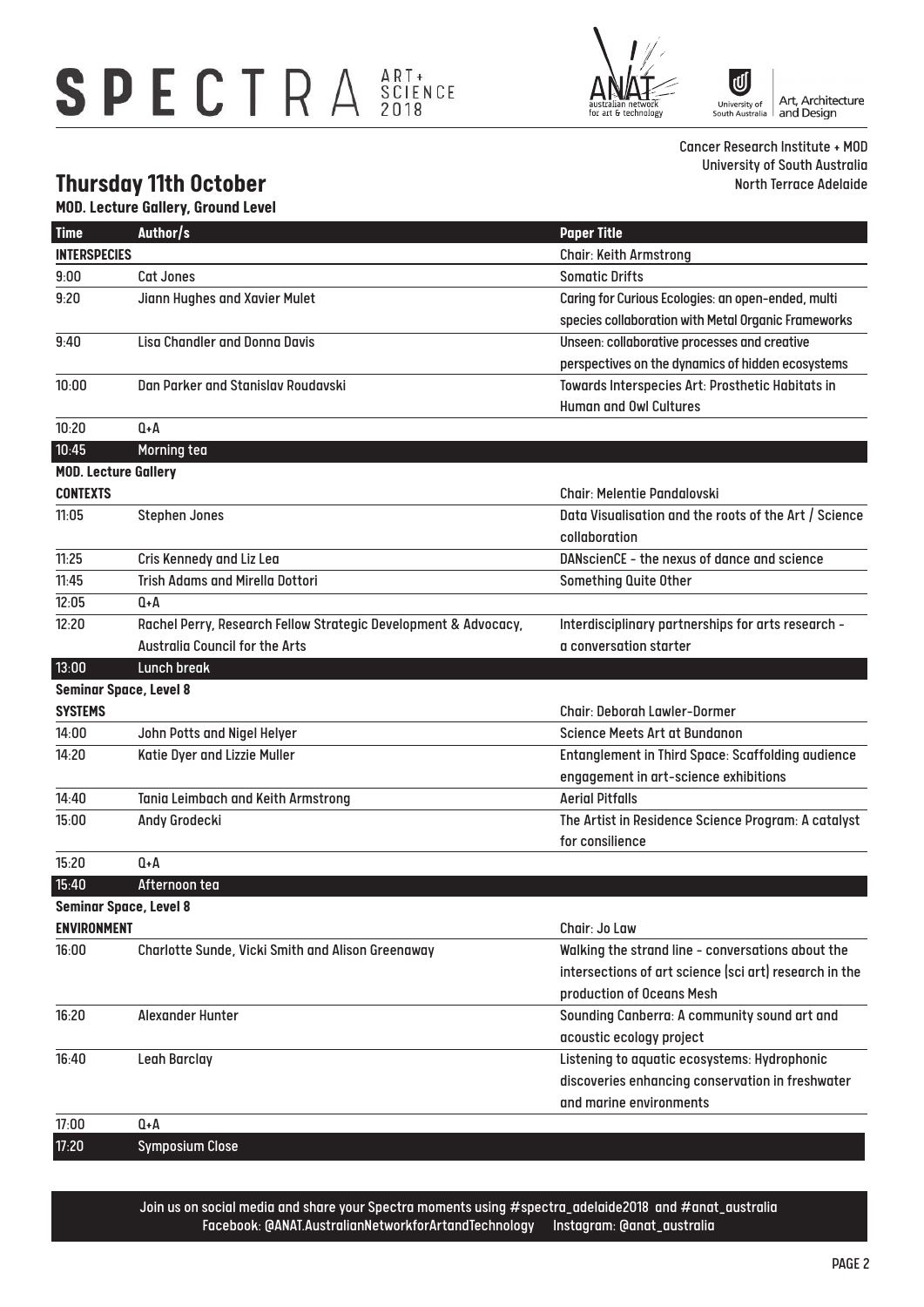# SPECTRA SCIENCE



[U Art, Architecture<br>and Design University of<br>South Australia

Cancer Research Institute + MOD University of South Australia North Terrace Adelaide

### **Friday 12th October**

|                     | <b>Seminar Space, Level 8</b>                 |                                                        |
|---------------------|-----------------------------------------------|--------------------------------------------------------|
| <b>Time</b>         | Author/s                                      | <b>Paper Title</b>                                     |
| <b>BIO-SCIENCE</b>  |                                               | <b>Chair: Ash Tower</b>                                |
| 9:00                | <b>Helen Pynor</b>                            | On the Emergent Properties of Death: Experiments in    |
|                     |                                               | Regeneration                                           |
| 9:20                | <b>Nina Sellars</b>                           | Fat Matters: Fluid Art Interventions in the History of |
|                     |                                               | Anatomy                                                |
| 9:40                | Niki Sperou                                   | Uncertain Creation: Sympoetic System for Art and       |
|                     |                                               | <b>Science</b>                                         |
| 10:00               | Svenja Kratz, Bill Hart and Dietmar Hutmacher | Engineered Immorality: A Critical examination of the   |
|                     |                                               | quest for eternal life through regenerative medicine   |
|                     |                                               | and artificial intelligence.                           |
| 10:20               | $0+A$                                         |                                                        |
| 10:45               | Morning tea                                   |                                                        |
|                     |                                               |                                                        |
| <b>SUBMOLECULAR</b> |                                               | <b>Chair: Cris Kennedy</b>                             |
| 11:05               | <b>Andrea Rassell</b>                         | The moving image in nanoscience                        |
| 11:25               | <b>Chris Henschke</b>                         | Creative practices in particle physics                 |
| 11:45               | <b>Paul Thomas</b>                            | The Liminal space between classical and quantum        |
| 12:05               | Q+A                                           |                                                        |
| 12:30               | <b>Lunch break</b>                            |                                                        |
| <b>EMPATHY</b>      |                                               | Chair: Liz Lea                                         |
| 13:30               | Deborah Lawler-Dormer and Paul Corballis      | <b>Auckland Face Simulator and Witness: Two</b>        |
|                     |                                               | transdisciplinary projects working with artificial     |
|                     |                                               | emotionally responsive avatars                         |
| 13:50               | <b>Bec Dean and Lizzie Muller</b>             | <b>Biomedical Art and Curatorial Care</b>              |
| 14:10               | <b>Gary Anderson</b>                          | STORMing silos. Using cross-disciplinary metaphor      |
|                     |                                               | and public engagement to bridge the biomedicine -      |
|                     |                                               | visual art divide                                      |
| 14:30               | Toby Gifford, Alex Lambert and Jon McCormack  | <b>Strange Intimacy</b>                                |
| 14:50               | Q+A                                           |                                                        |
| 15:10               | Afternoon tea                                 |                                                        |
|                     |                                               |                                                        |
| <b>PLENARY</b>      |                                               |                                                        |
| 15:20               | Vicki Sowry, Oron Catts and Simon Biggs       | Where to next?                                         |
| 16:00               | <b>Symposium Close</b>                        |                                                        |

Join us on social media and share your Spectra moments using #spectra\_adelaide2018 and #anat\_australia Facebook: @ANAT.AustralianNetworkforArtandTechnology Instagram: @anat\_australia